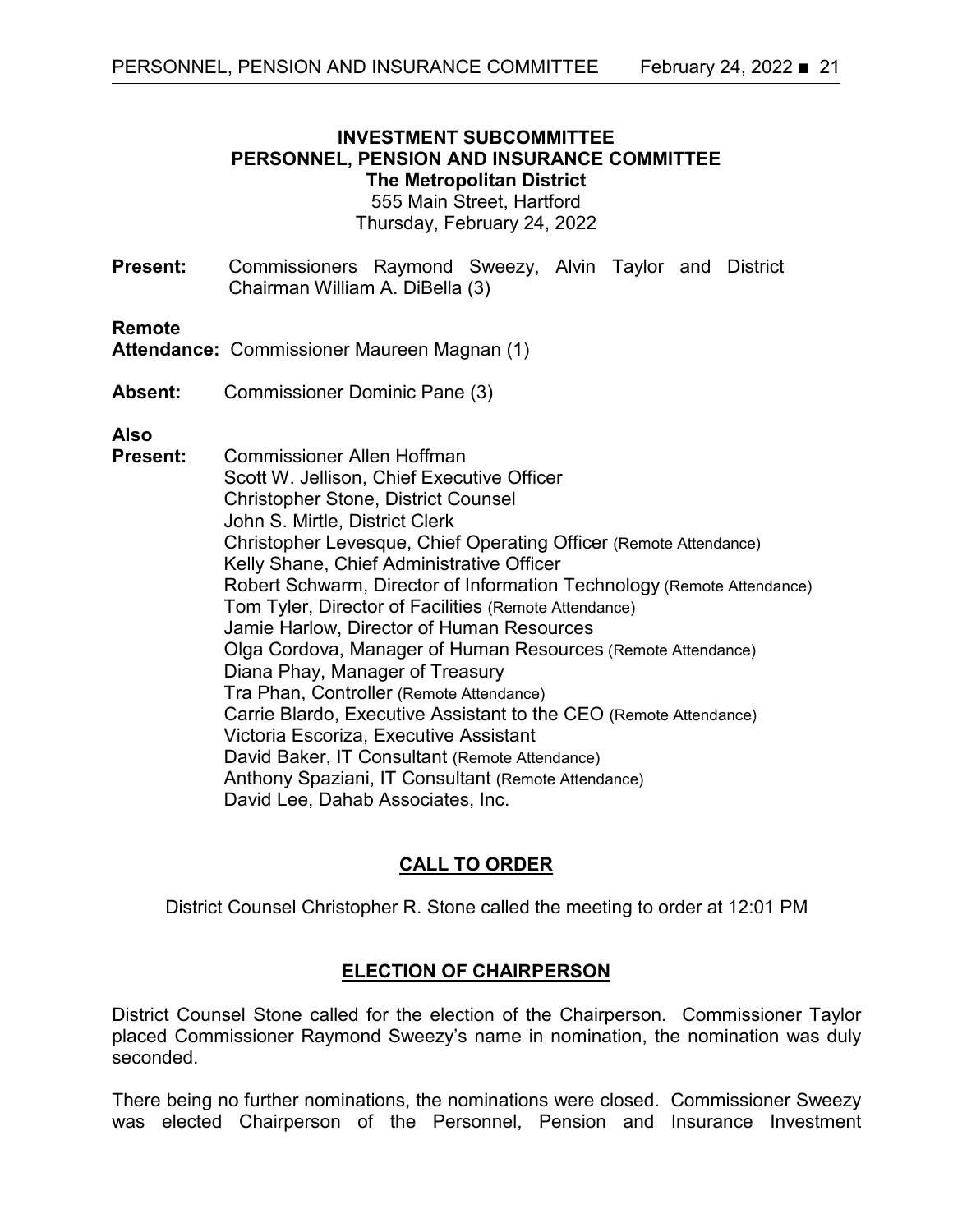Subcommittee for 2022 and 2023. Chairperson Sweezy assumed the Chair and thanked the Personnel, Pension and Insurance Investment Subcommittee.

### **ELECTION OF VICE CHAIRMAN**

Chairman Sweezy called for the election of the Vice Chairperson. District Chairman DiBella placed Commissioner Alvin Taylor's name in nomination and the nomination was duly seconded.

There being no further nominations, the nominations were closed. Commissioner Alvin Taylor was elected Vice Chairperson of the Personnel, Pension and Insurance Investment Subcommittee for 2022 and 2023.

### **PUBLIC COMMENTS RELATIVE TO AGENDA ITEMS**

No one from the public appeared to be heard.

### **APPROVAL OF MEETING MINUTES**

*On motion made by District Chairman DiBella and duly seconded, the meeting minutes of November 30, 2021 were approved.*

### **PENSION PLAN INVESTMENT PERFORMANCE**

David Lee from Dahab Associates, Inc. briefed the Personnel, Pension and Insurance Investment Subcommittee on the pension plan investment performance.

### **OPEB INVESTMENT PERFORMANCE**

David Lee from Dahab Associates, Inc. briefed the Personnel, Pension and Insurance Investment Subcommittee on the OPEB investment performance.

District Chairman DiBella made a motion to recommed to the Personnel, Pension and Insurance Committee changing the OPEB investment policy guidelines asset allocation to 70% Large Cap Equity and 30% Fixed Income.

### **OPPORTUNITY FOR GENERAL PUBLIC COMMENTS**

No one from the public appeared to be heard.